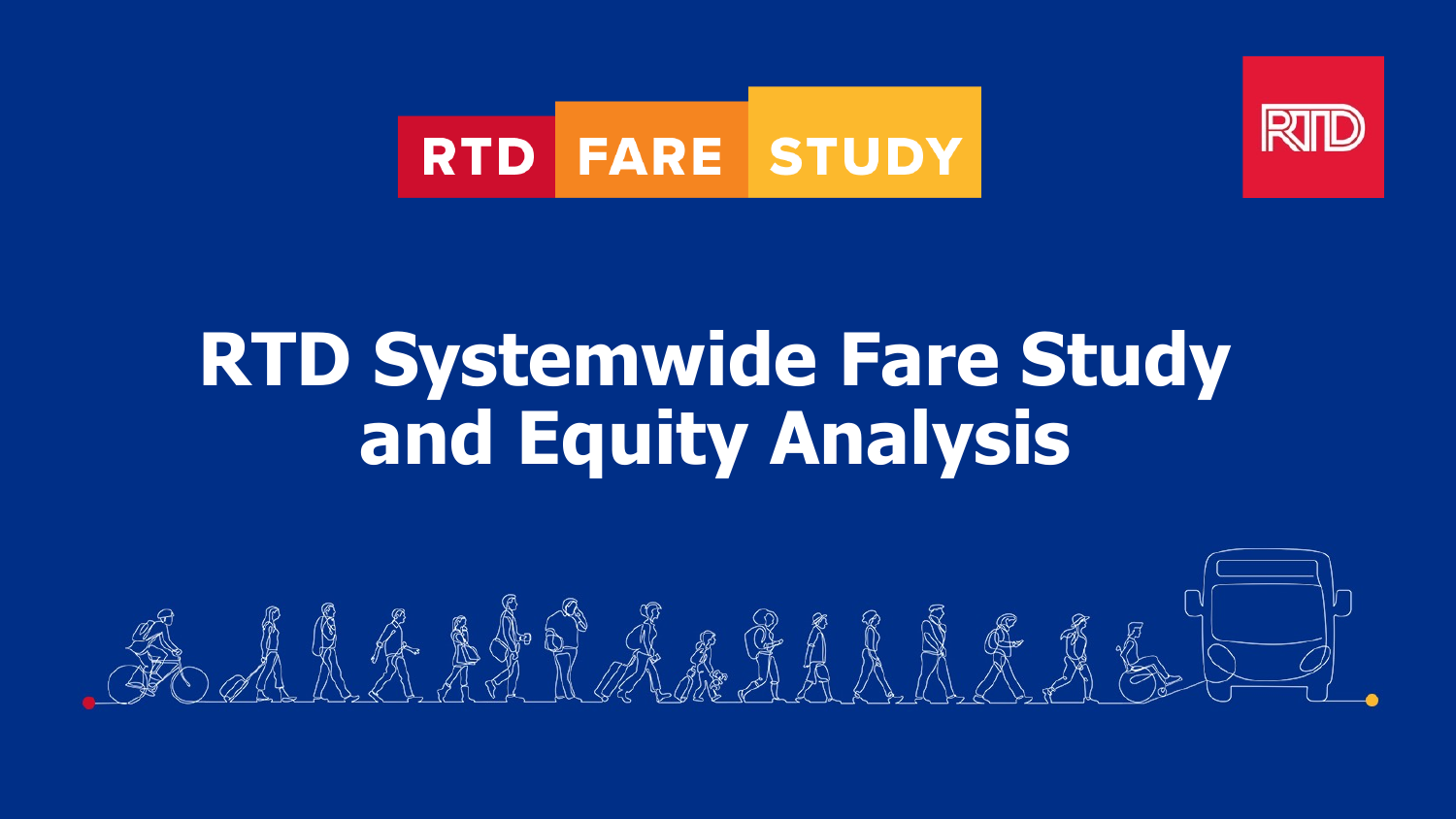

# **Focus Group Feedback**

Themes and Insights from May 2022 Focus Groups Led by Community Partners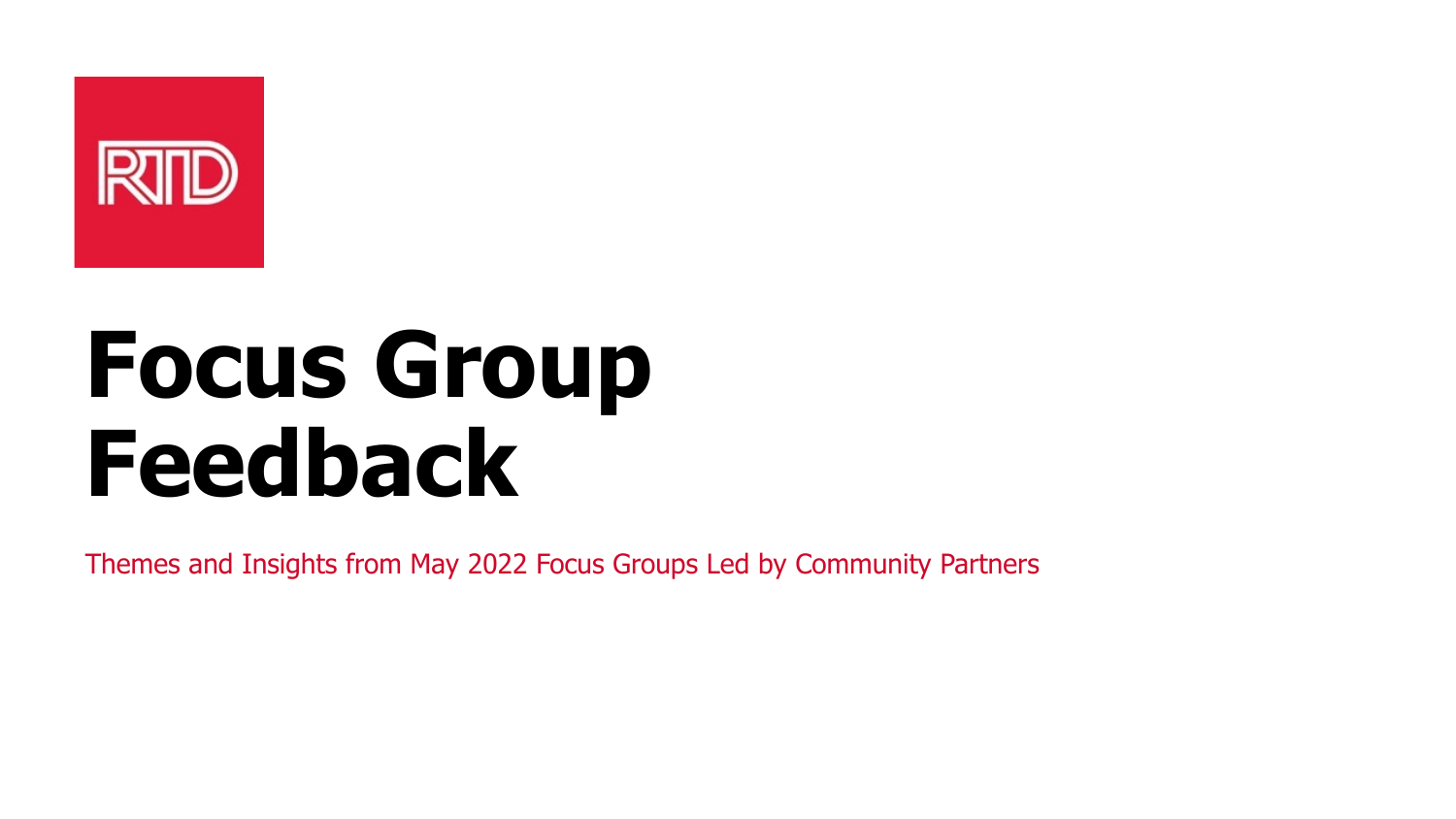#### **Focus Group Overview**



- 6 focus groups were conducted by community-based organizations that have relationships and trust with community members.
	- Focus groups were held in English and in Spanish, in person and virtually, from May 9 – May 19.
- **Community partners included:** 
	- Focus ReEntry
	- Cultivando
	- Athletics and Beyond
	- Denver Streets Partnership
	- CREA Results
	- Una Mano Una Esperanza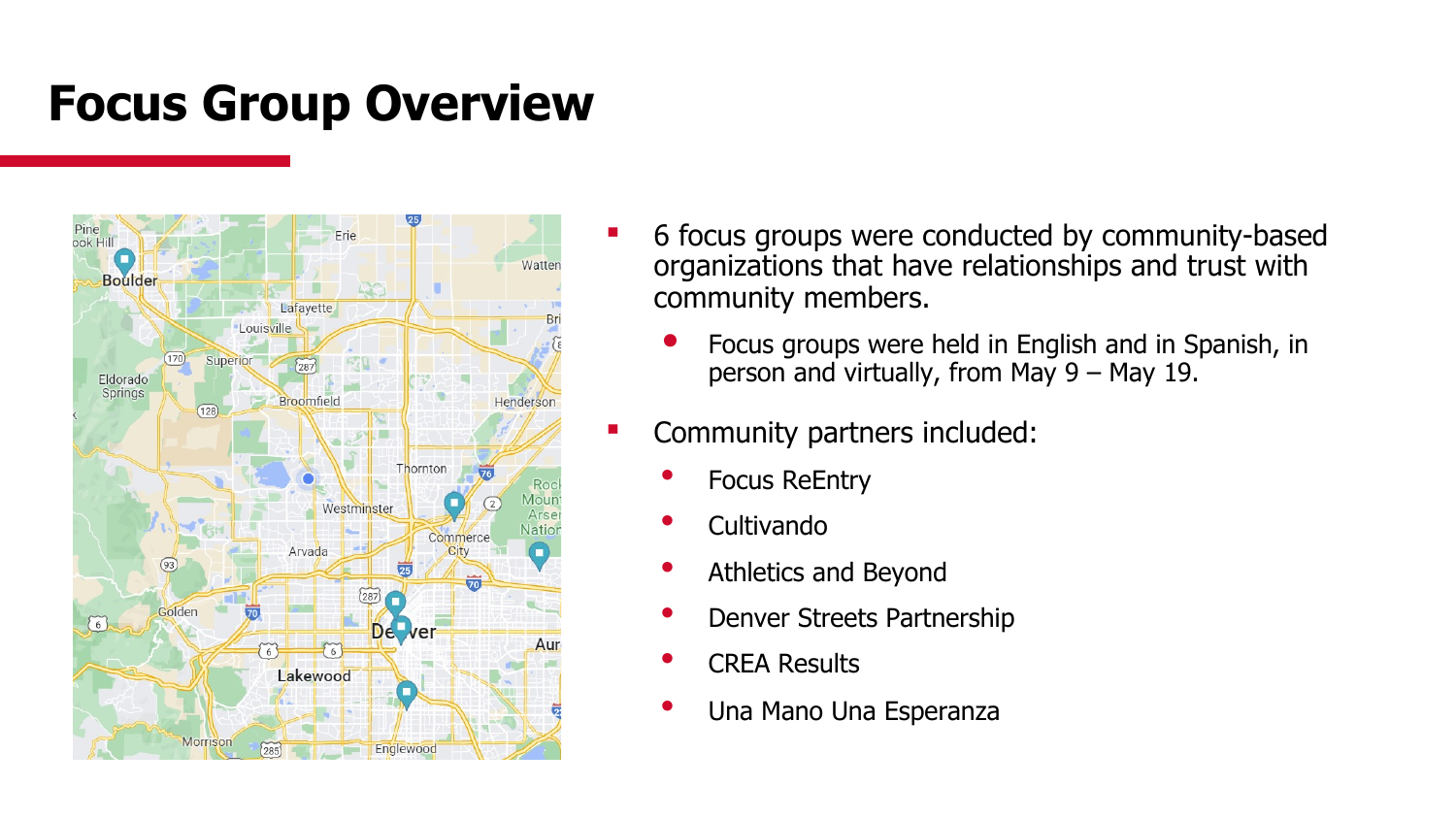#### **Focus Groups Overview**

- 101 total participants participated in the focus groups, including:
	- 70 current customers
	- 17 previous customers
	- 14 prospective customers
- Participants ranged in age from high school students through senior citizens and included individuals who indicated that they:
	- Have limited incomes,
	- Are experiencing or have experienced homelessness,
	- Have a physical or cognitive disability, or
	- Speak a primary language other than English.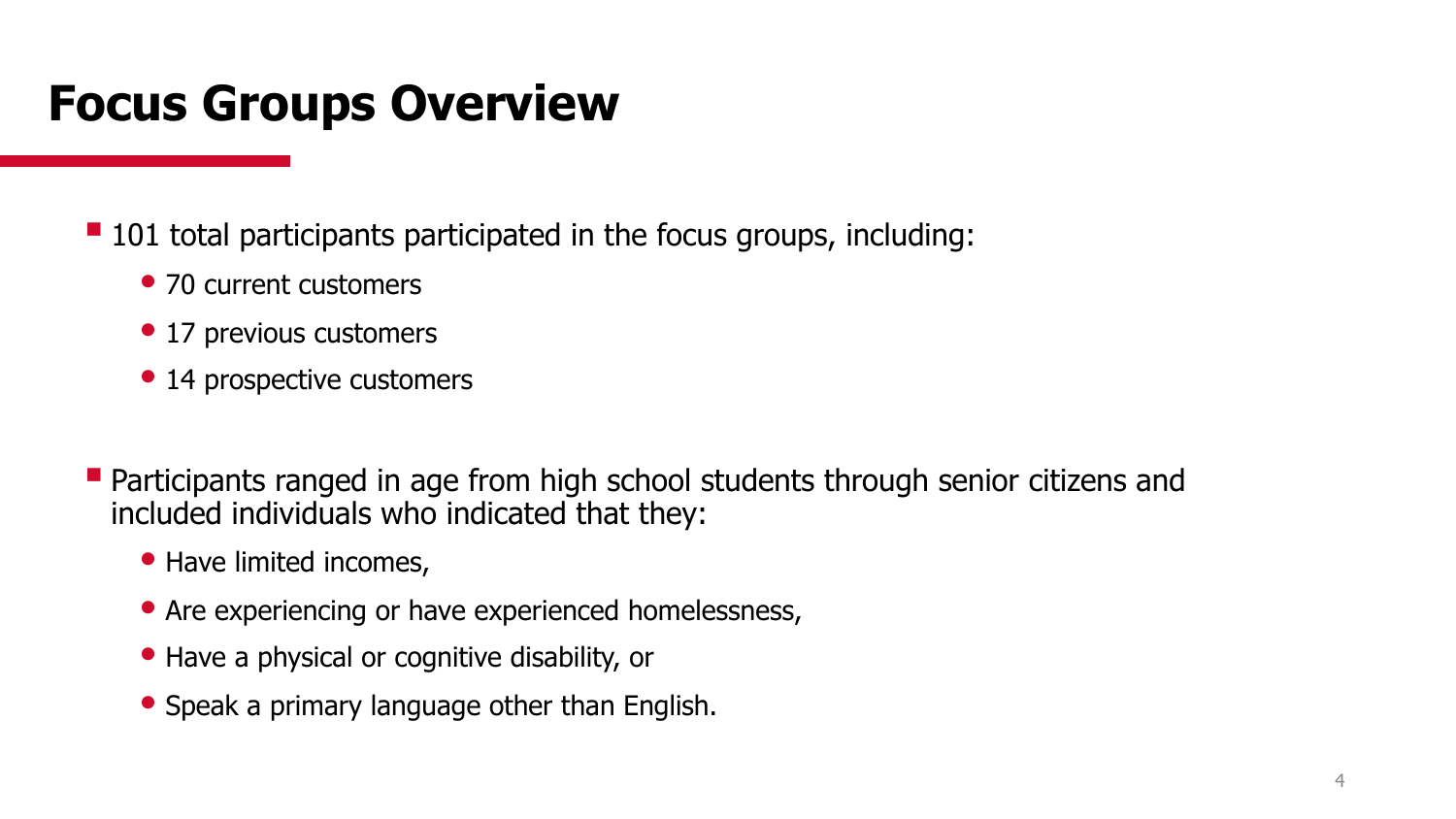# **Fare Study Themes**

Feedback focused on Equity, Affordability, and Simplicity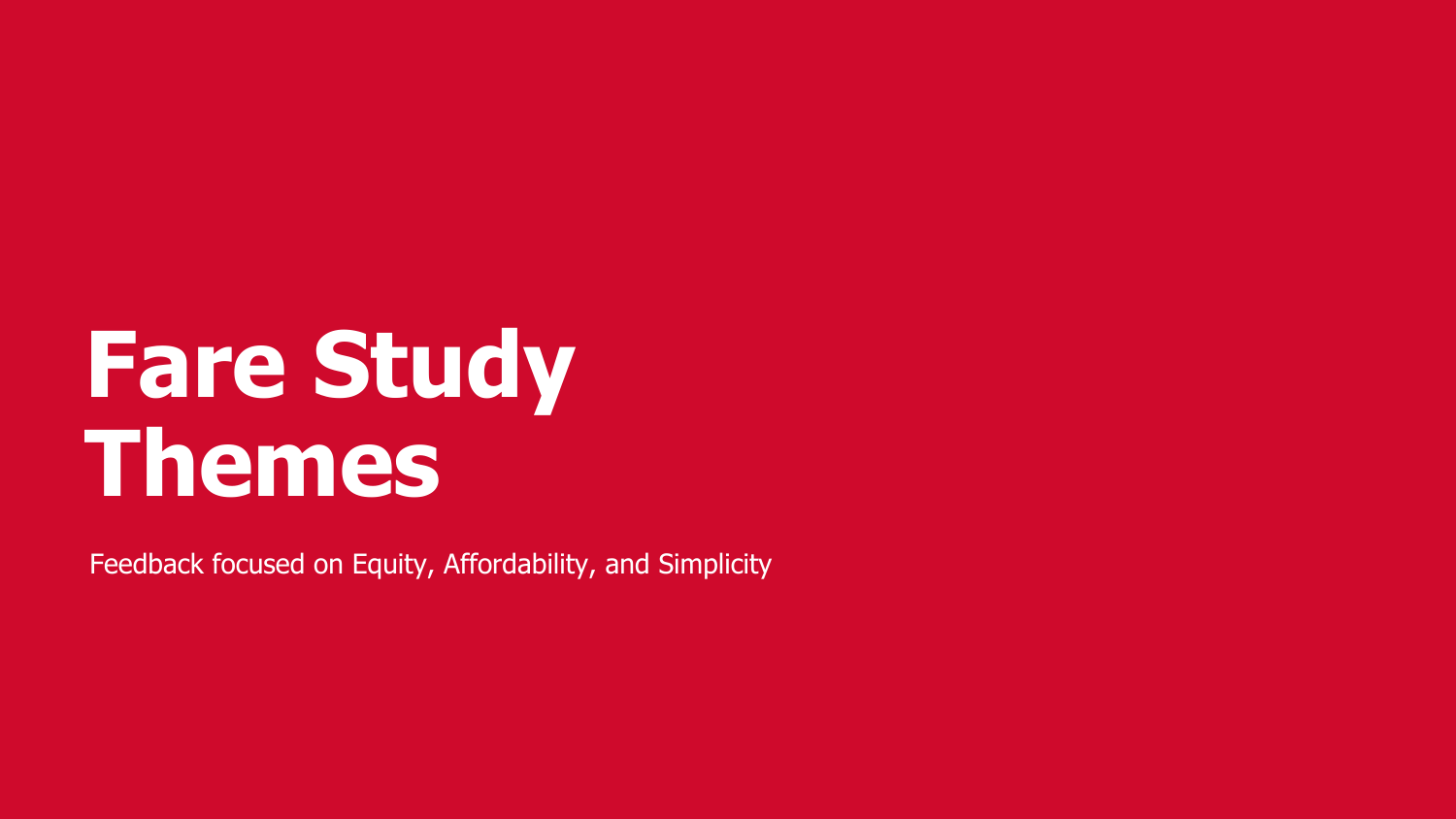#### **Systemwide Fare Study Goals**



#### **Equity**

- Support transit reliant/financially burdened customers
- Provide equitable and fair access to fares, products, and discounts regardless of race, color, national origin, income status, and for other marginalized communities



#### **Affordability**

• Align fares with the value of the service received



#### **Simplicity**

■ Make fares easy to understand, with standardized discounts and streamlined fare payment options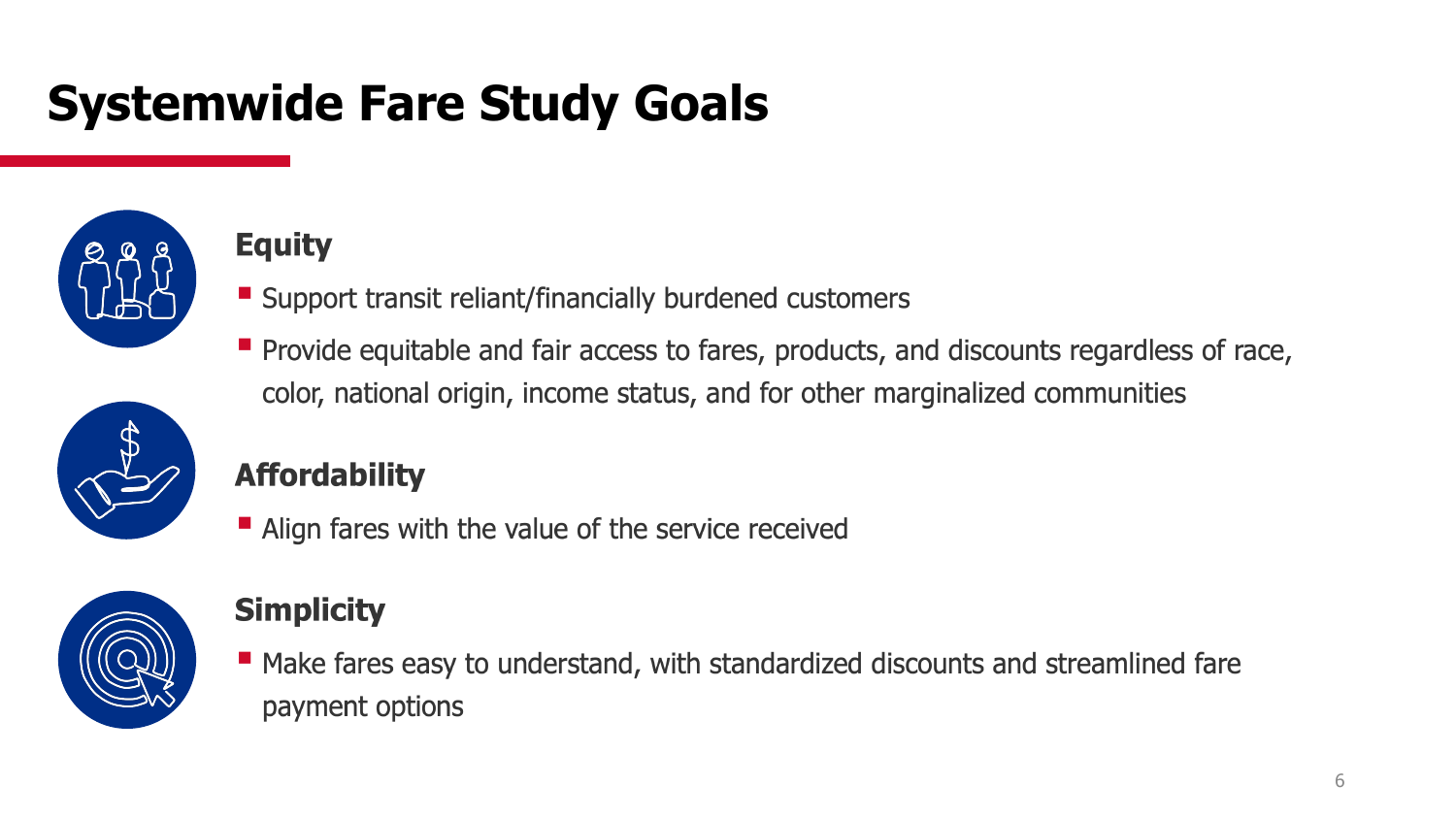

- One customer described a vision of equity for RTD as **"Everyone can afford public transportation no matter their income."**
- Others indicated that cost should not be a barrier to individuals who rely on transit to get to critical services such as healthcare.
- Customers expressed that despite many increasing expenses and tradeoffs individuals and families must make, "**no one should have to choose between transportation and food."**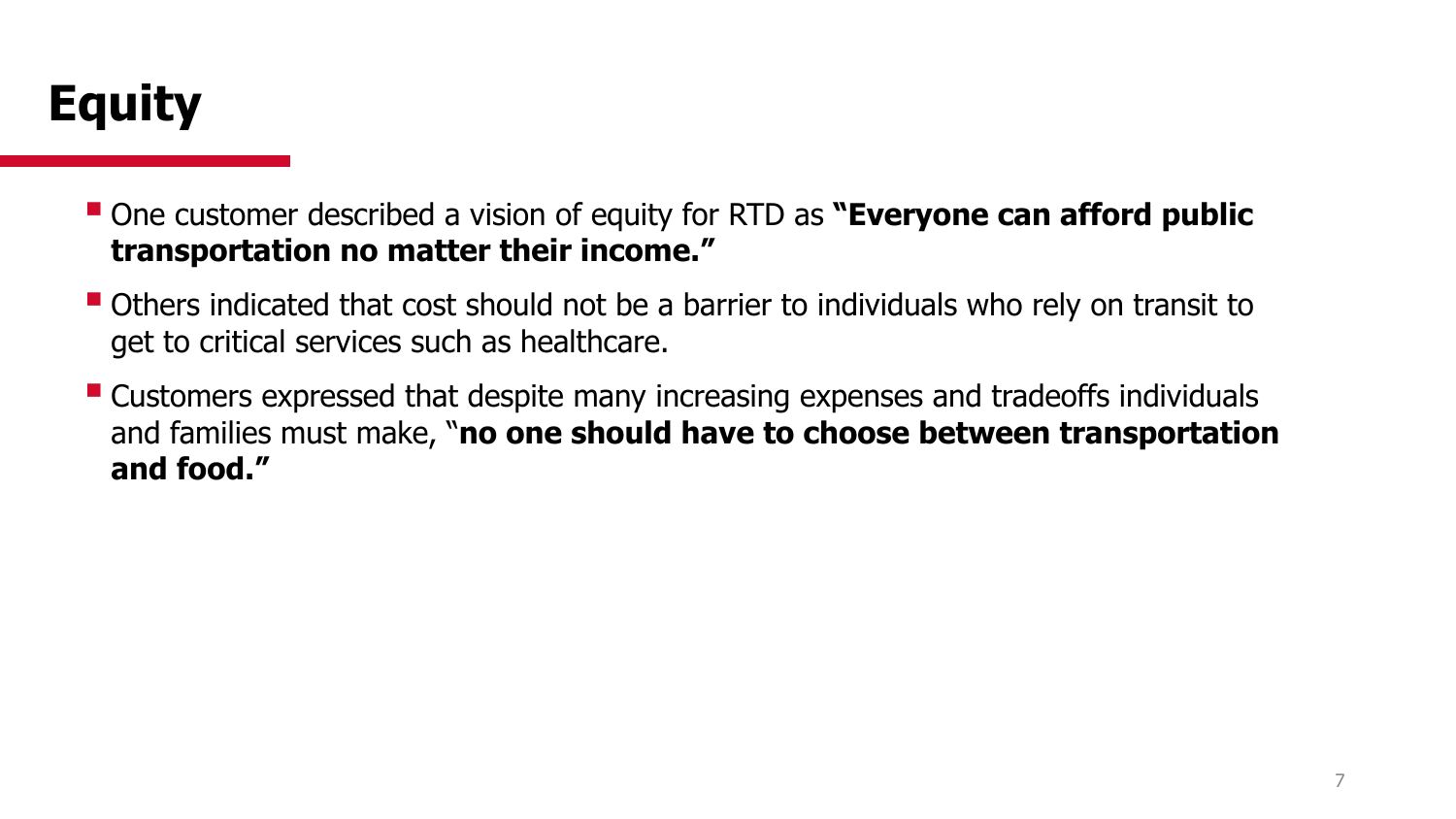■ Across the focus groups there was nearly universal support for discounted or free fares for:

- Individuals with limited incomes
- Families
- Students (including both children and youth under 18 and post-secondary students)
- There was also widespread support for discounted or free fares for:
	- Individuals with physical and cognitive disabilities as well as their caregivers
	- Individuals with mobility challenges
	- Senior citizens
	- Individuals who are homeless
- There was some sentiment across multiple focus groups that individuals who ride RTD more frequently should pay less (per trip) than those who ride RTD sporadically.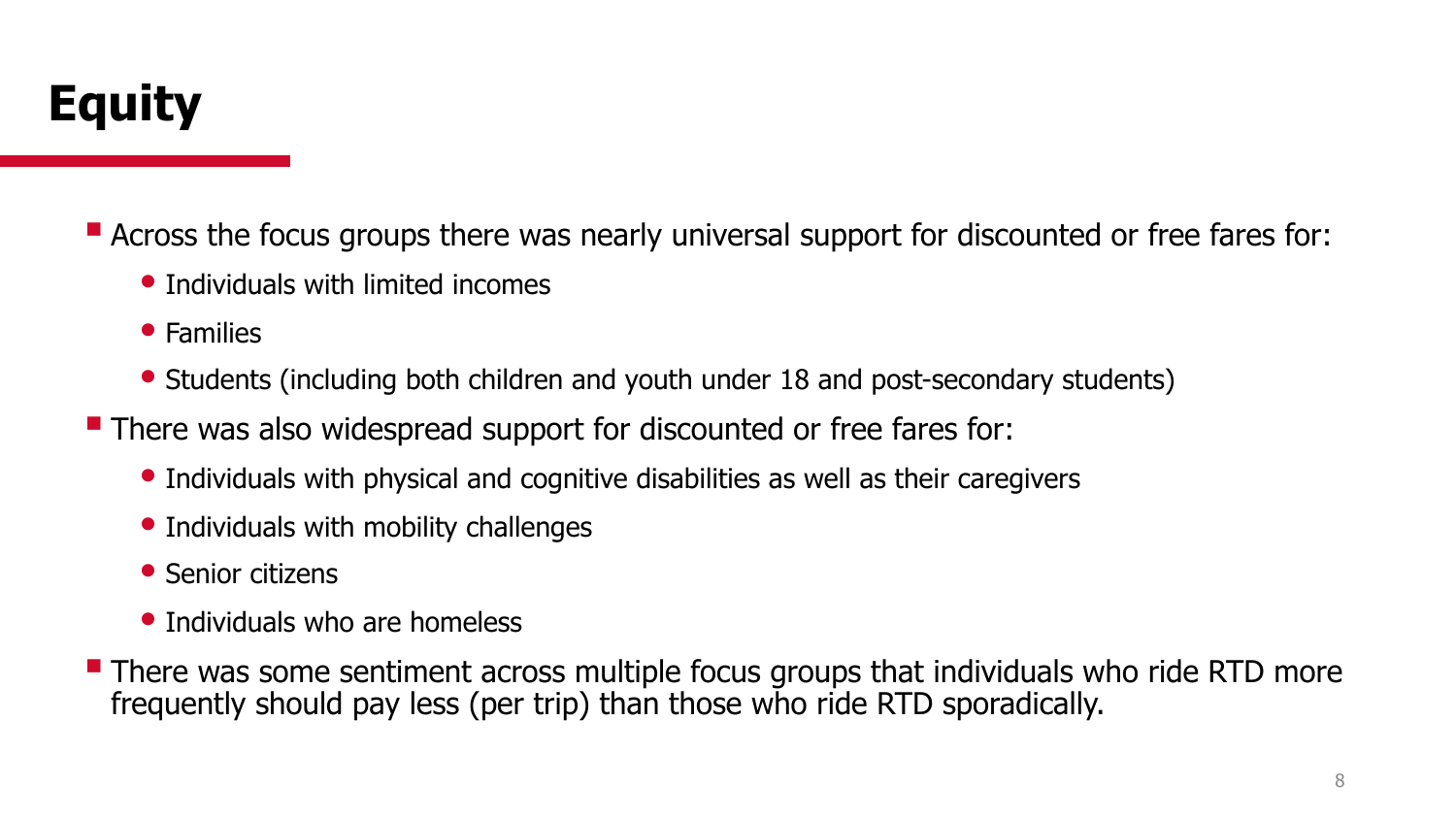#### **Equity**

■ Beyond providing discounts or free fares, participants suggested that:

- The process for qualifying for discounts should be simplified. Customers indicated that the process to prove that one qualifies for the discount is too long and complicated. Proof of eligibility felt like a barrier for both the elderly and those who qualify for the LiVE program.
- There should be multiple ways to sign up for the discount, particularly ones that don't require a computer or mobile phone to access. Ideally customers would be able to qualify for the discount at the station.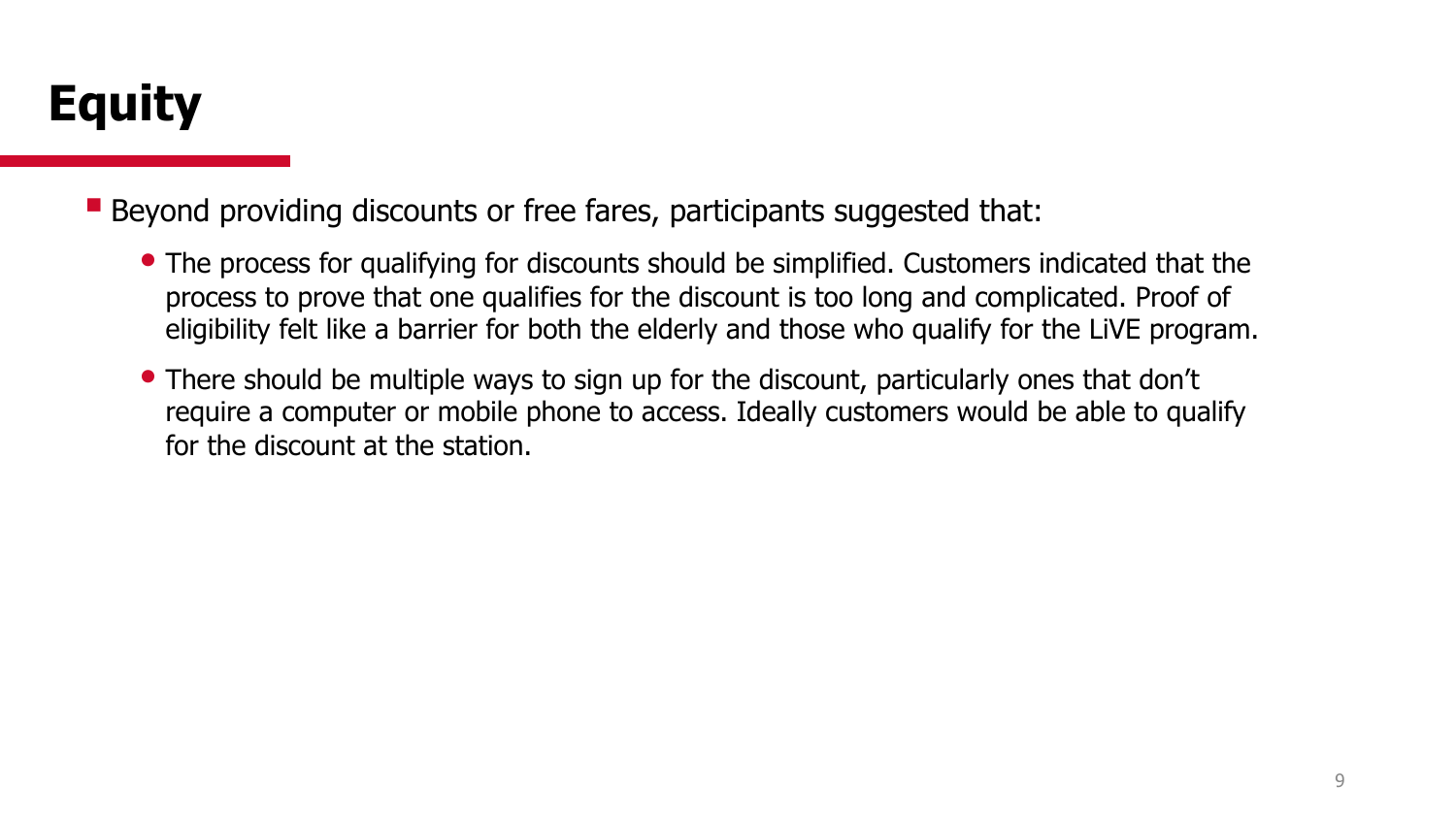#### **Equity**

■ In order to serve those who most need access to transportation, participants suggested that:

- Individuals who are homeless should be permitted free access to trains and buses, especially in inclement weather.
	- ▶ Note: Those who have experienced homelessness expressed a perception that RTD keeps fares high to prevent them from riding. Those who have not experienced homelessness expressed care, concern, and empathy for those who are experiencing it as well as gratitude when they witnessed drivers paying for an individual's fare if they could not afford it.
- RTD should work with organizations to provide free passes or EcoPasses to those who need it.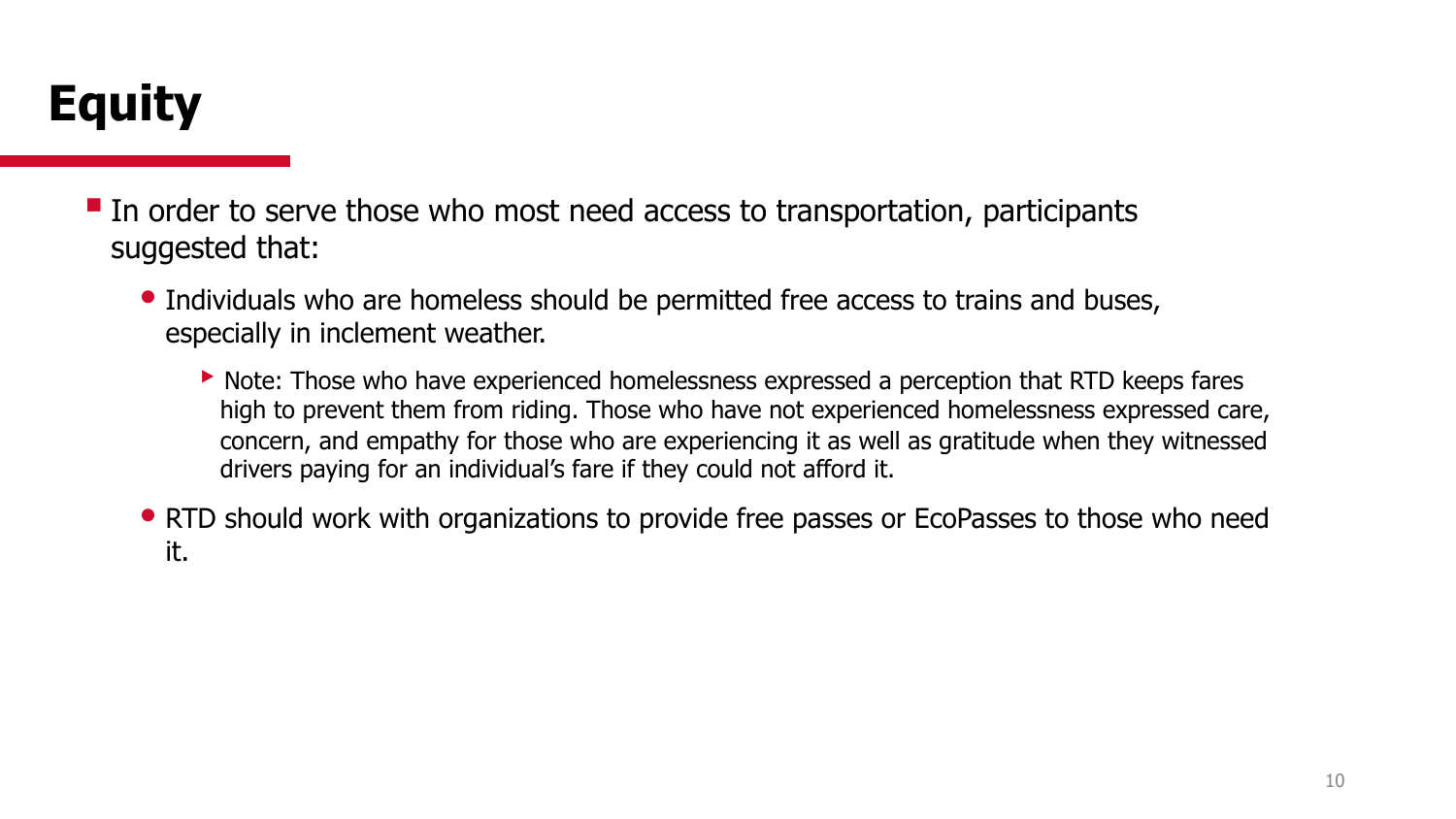#### **Equity**

■ For accessibility, participants suggested that:

- There should be easier access to programs like Access-a-Ride. It should be easier to sign up and arrange a ride, and the rides should be free.
- Accessibility accommodations (like those of Access-a-Ride) should be standard on traditional RTD modes of transit. Participants indicated that those accommodations would support everyone, not just those with physical disabilities. Customers expressed a concern that wheelchair access on buses is unsafe.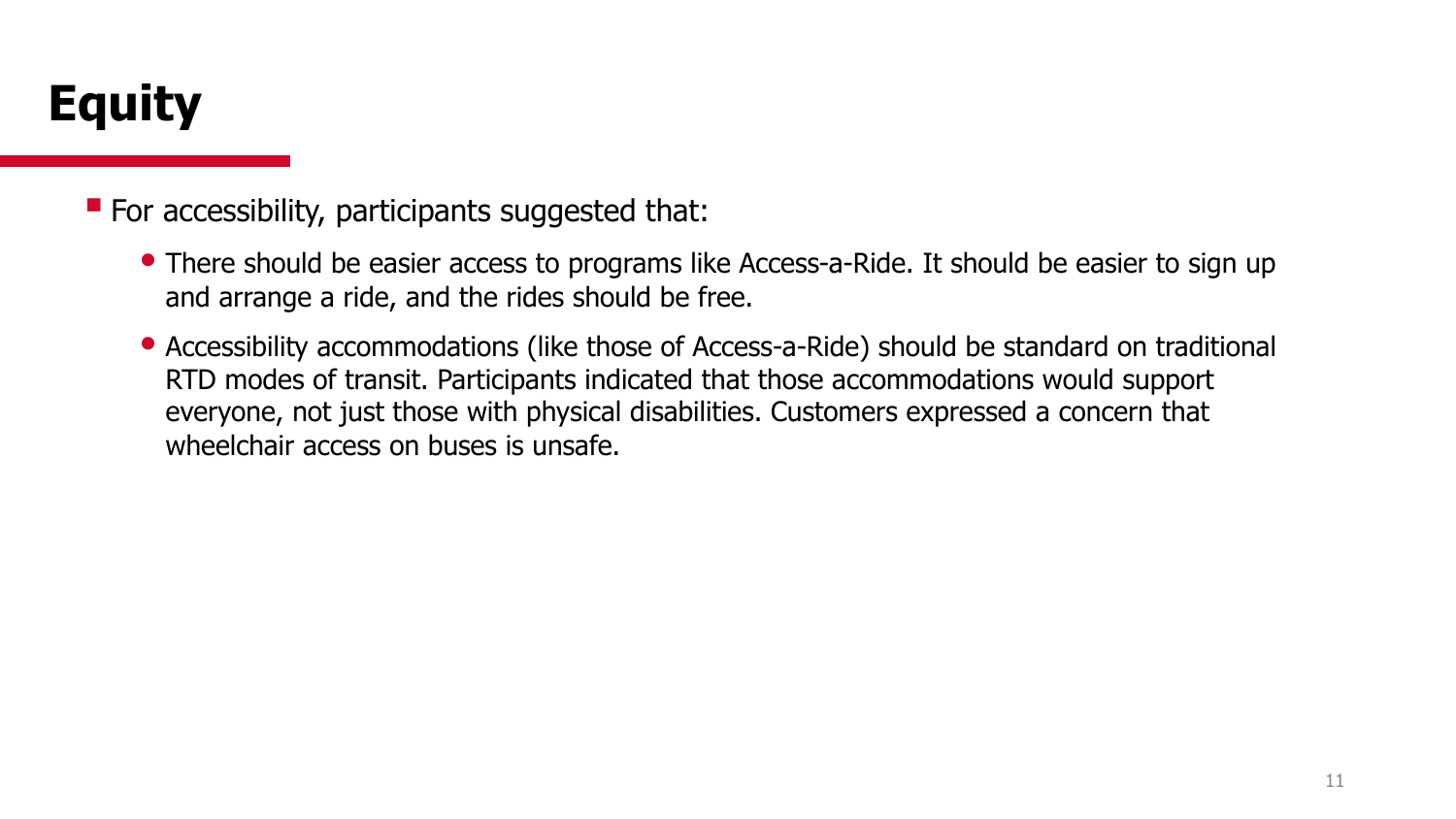### **Simplicity**

- One customer summed up their vision for simplicity this way: **"I know how much I am going to pay for where I am going to travel."** Others envisioned **"a navigable system for all riders."**
- Many customers indicated that they have been required to pay more to get to their destination than they had originally planned because they do not understand the fare structure. This frequently happened when customers transferred from a local to a regional line on a 3-hour pass.
- Most participants indicated that they did not understand when a fare was local vs. regional. Many suggested removing the regional tier altogether.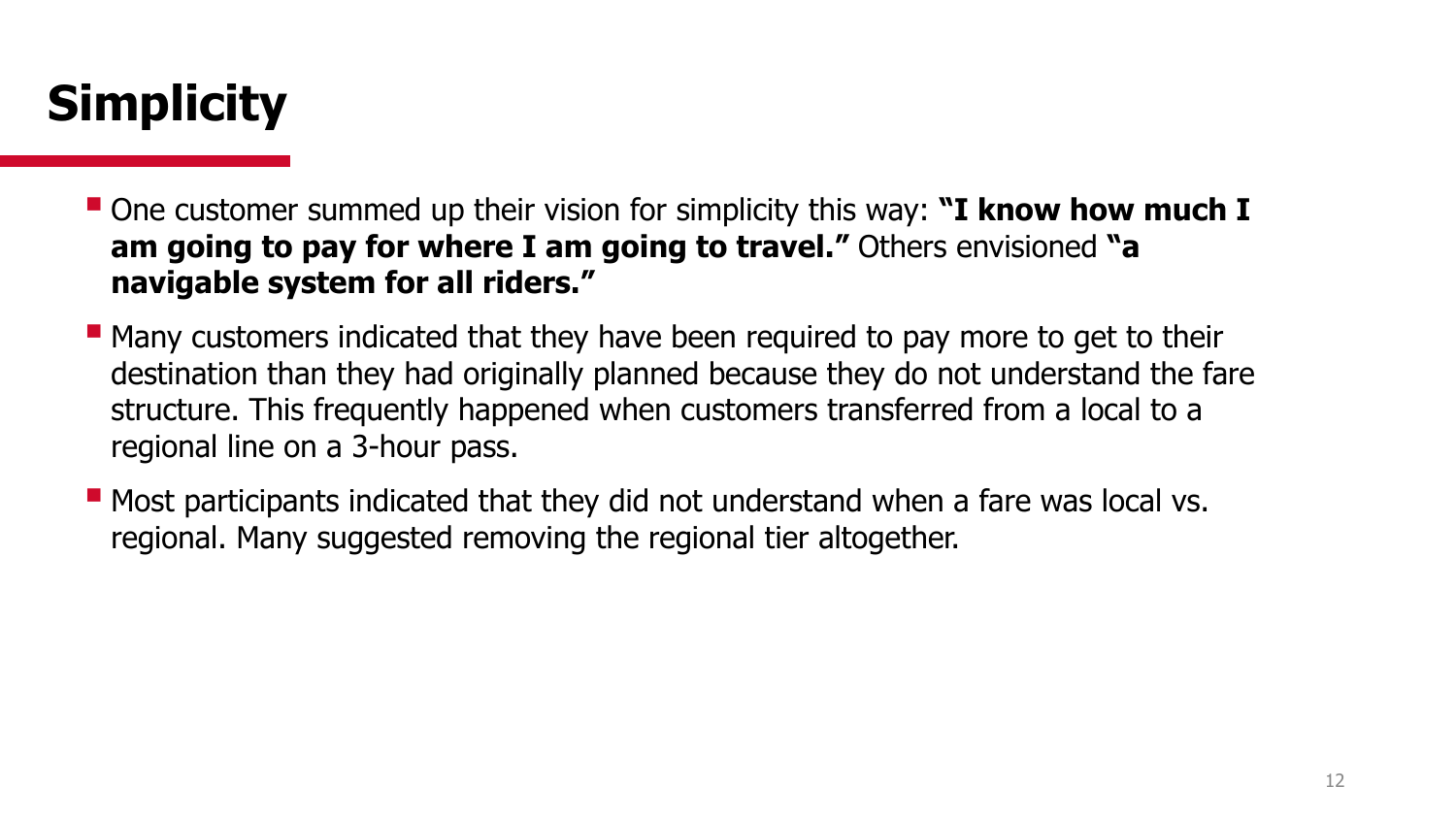## **Simplicity**

- The complicated fare structure was identified as a barrier to entry for both new and existing customers.
	- Many existing customers indicated that they only traveled to places they previously have traveled to because they know how to get there.
	- When needing to travel to new destinations, customers relied on friends, coworkers, neighbors, or family members for support in navigating.
- Customers indicated that there are "too many different passes" and some just use the \$6 day pass because it is the only one they understand.
- Some participants indicated that RTD is likely losing potential funding because purchasing the right pass is on the "honor system" and yet many customers do not understand the fare structure to select the correct one.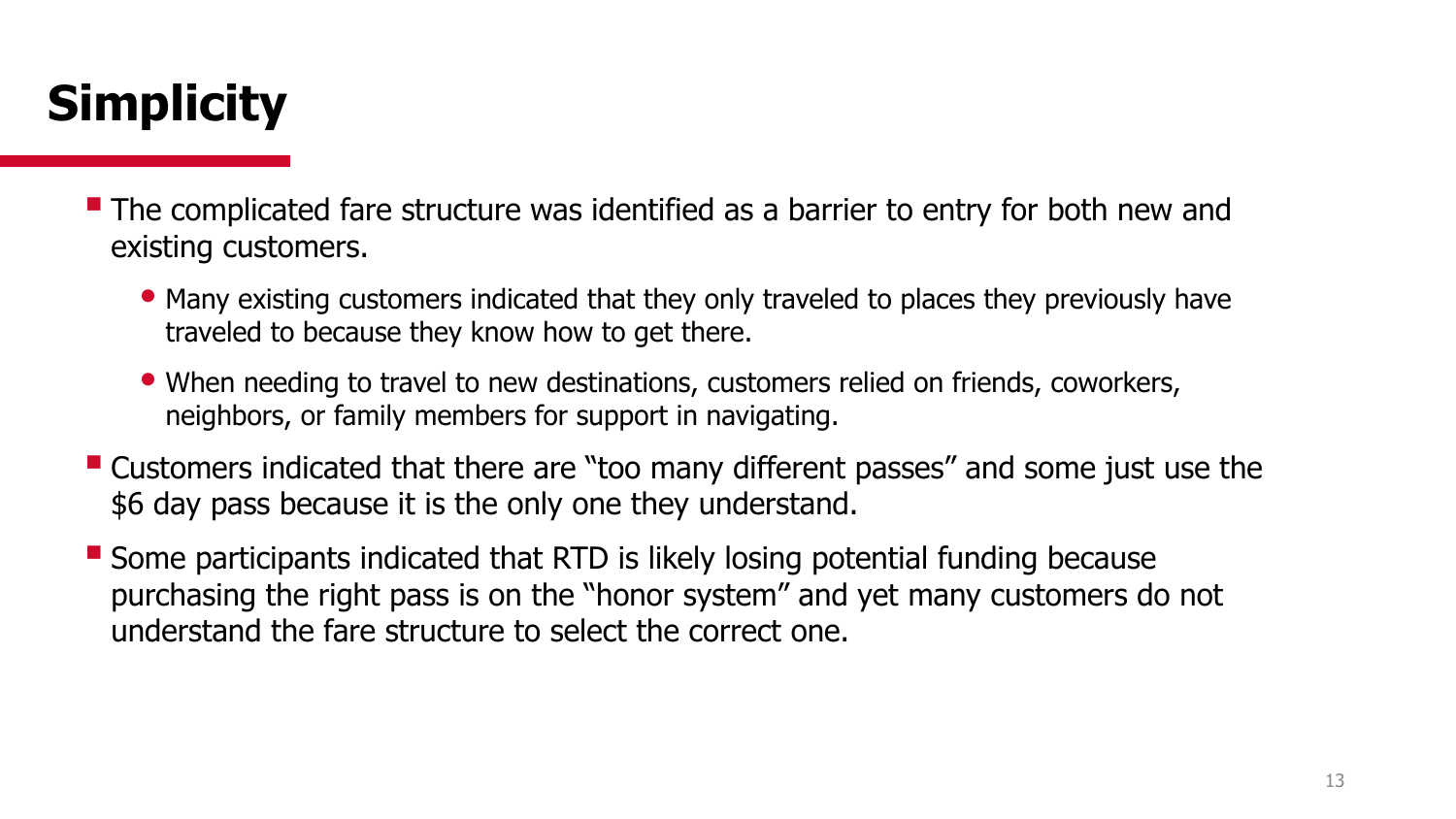## **Simplicity**

■ There is a request by customers to have:

- A simpler fare structure (many customers requested a single, flat fee)
- Simple, straightforward language to explain the structure
- More information at bus stops about 1) how to use the bus, 2) fares, discounts, and routes, and 3) bus times
	- ▶ This information should be in multiple languages, particularly Spanish, and customers need to be able to access this information without the use of a mobile phone.
- Many requested having a contact available to explain fares and discounts one-on-one.
	- One customer described using the customer phone number and receiving helpful service in Spanish to identify the route they needed to take to get to their destination.
	- Multiple types of customers requested that drivers be able and willing to explain the fares, including being able to speak Spanish as well as respecting those customers who are elderly or homeless.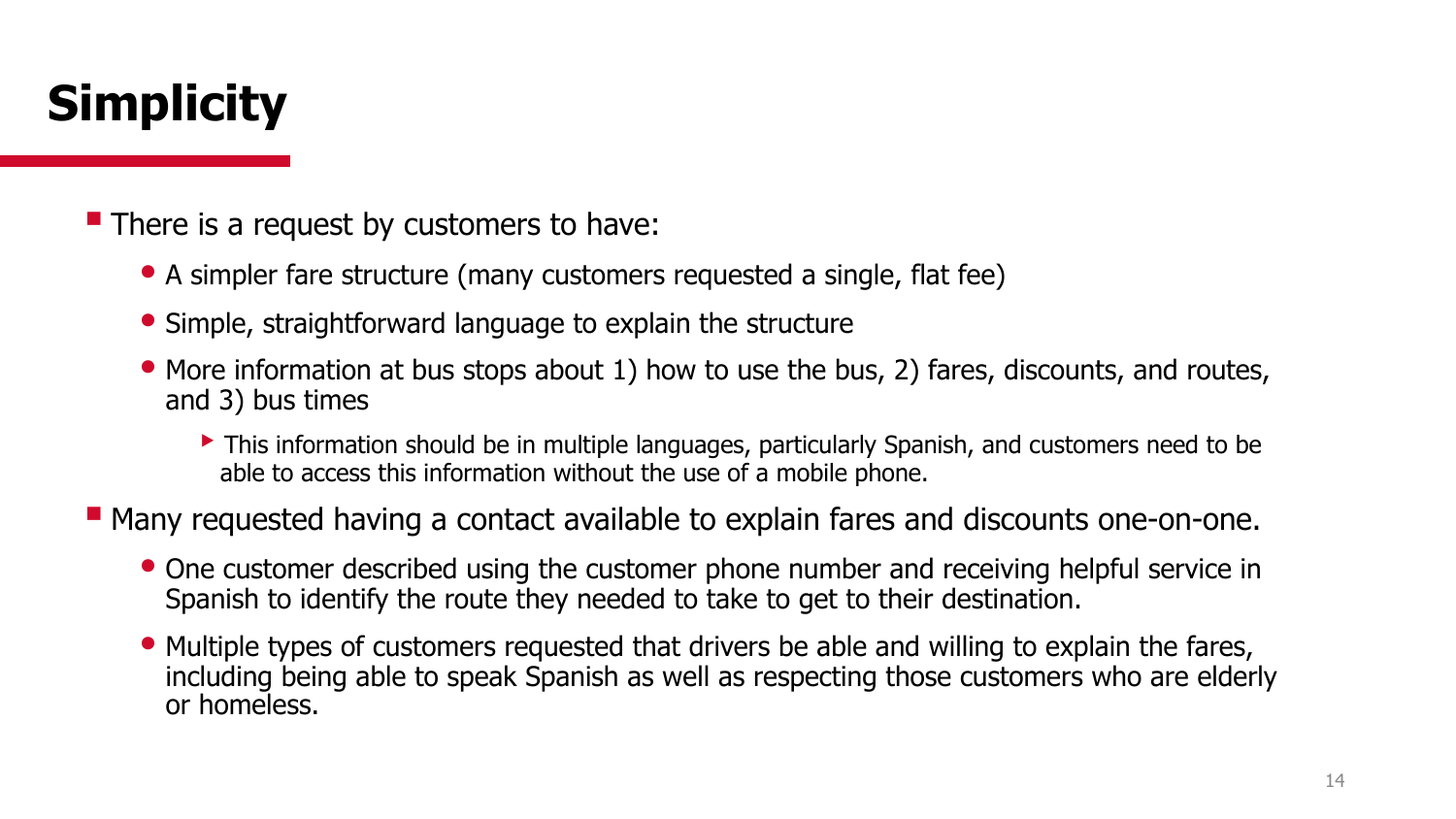### **Affordability**

- Local fares were almost universally described as too expensive. There was acknowledgment that some regional fares seemed priced appropriately because of the distance traveled.
- When customers offered specific prices they perceived to be affordable, many suggested prices that are half of what they currently are (for example, \$3 for a day pass rather than \$6). Suggestions also include a \$1 flat fee per trip or a \$4 round trip.
- Many indicated that 3 hours for a pass was often not sufficient, which requires purchasing multiple passes in a day.
- One focus group raised the idea of *fare capping*, ensuring that a customer who pays separately for each individual journey does not pay more than someone who pays in advance for a longer pass. Fare capping would be particularly beneficial for those who have unpredictable or inconsistent transit needs and more equitable for customers who cannot afford to purchase a pack or pass upfront.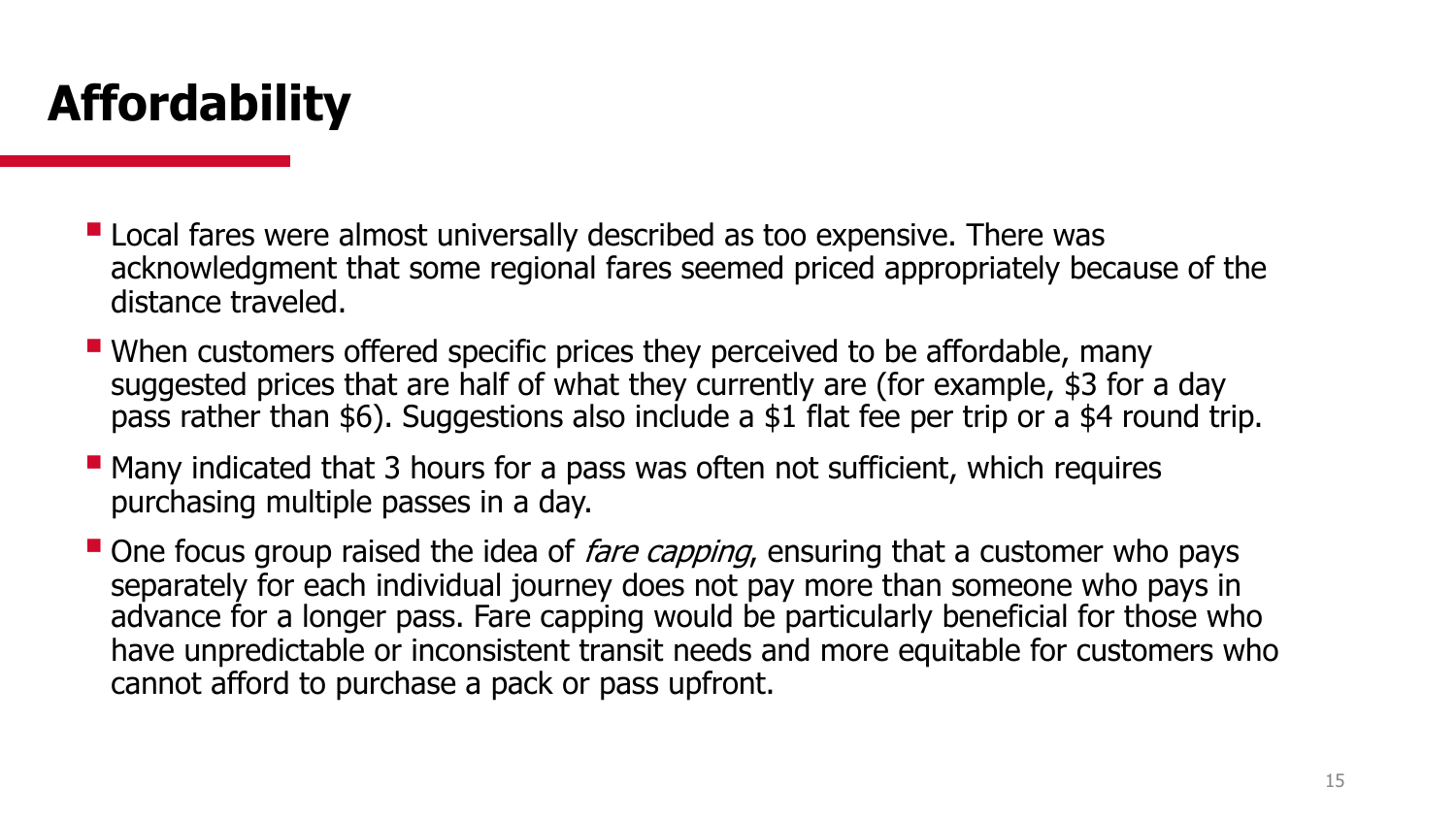## **Affordability**

■ The perceived affordability of RTD services is often relative to one's situation.

- Using RTD services to travel to the airport from downtown is perceived as a good rate compared to other options.
- Prices feel more expensive for those who regularly use RTD vs. those who ride RTD sporadically.
- Prices feel affordable for single travelers, but for those who are traveling with multiple riders (especially families), the cost adds up quickly.
- Prices feel expensive for those who work hourly rates, particularly at or just above the minimum wage.
- Those with access to cars compare the price of driving/parking to the expense of using RTD services (especially if they are traveling with multiple people) and include in that "price" the cost of their time. Often the price of RTD (when inclusive of time and other factors) exceeds the cost of driving for customers with cars.
- The cost of the ride often includes "dual expenses" because of the limited number of bus stops at either the point of departure or destination. When a trip requires a rideshare or other mode of transportation to complete the trip in addition to the bus or train, the total cost is less affordable.
- Customers indicated that taking RTD had to be "worth it" given the price as well as other factors such as reliability, travel time, access to services, and routes, which factor into the perceived value of the service.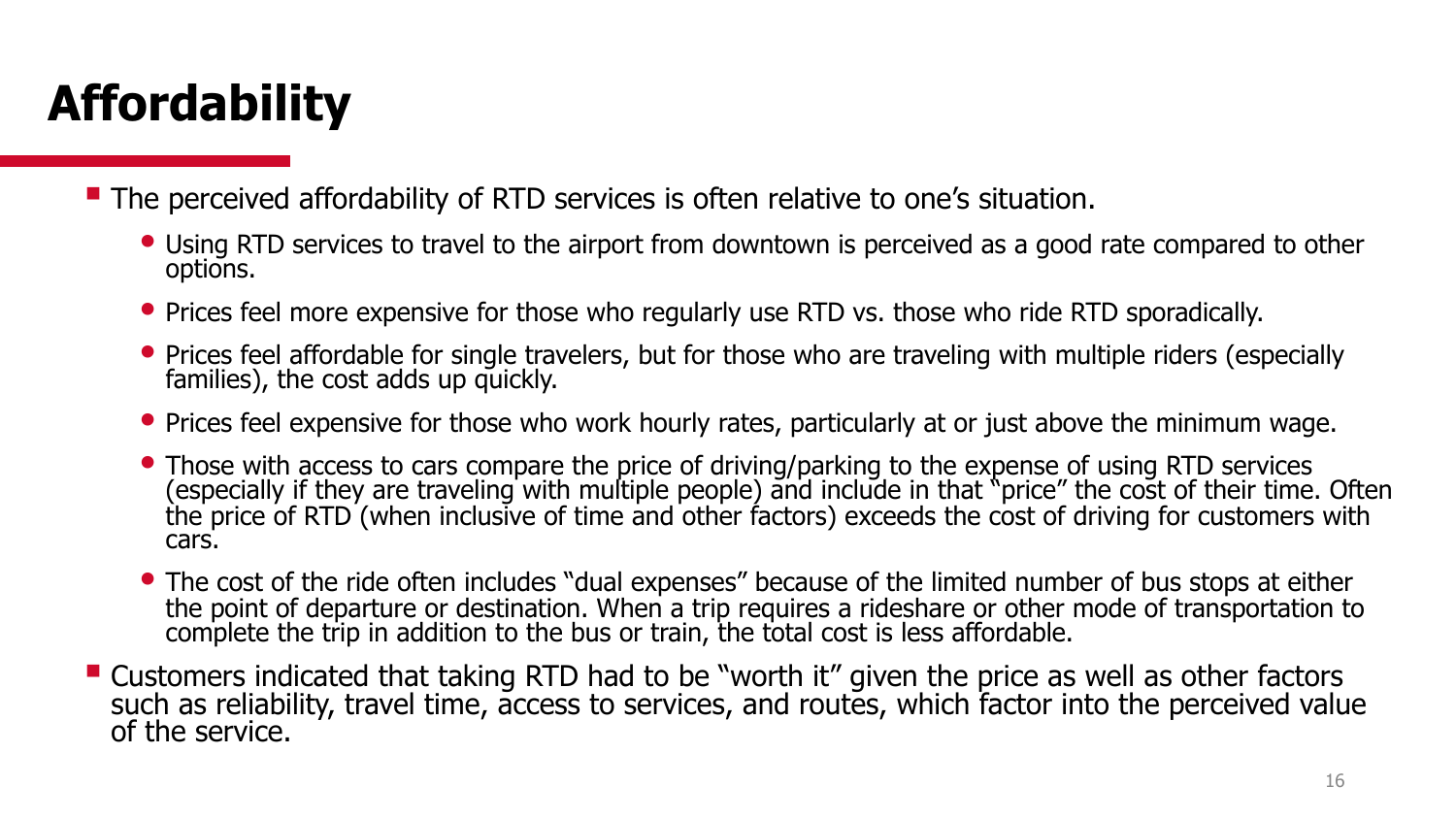

- The reliability of transit was a concern for many customers, particularly those who are dependent upon the system to get to their destinations on time.
	- Participants indicated that buses are frequently late or canceled unexpectedly. Customers could be supported by having a live, accurate display of when the next bus will arrive at stops.
	- For customers, buses showing up and being on time is a matter of respect.
	- The frequency of buses was important for reliability. This was particularly true if a bus was full and they must wait 30 more minutes for the next bus. Participants suggested buses arrive every  $5 - 15$  minutes, particularly during peak travel times.
	- Customers suggested ways to make buses more efficient, including shorter stop times, pay before boarding, all-door boarding, and dedicated lanes for buses to avoid traffic.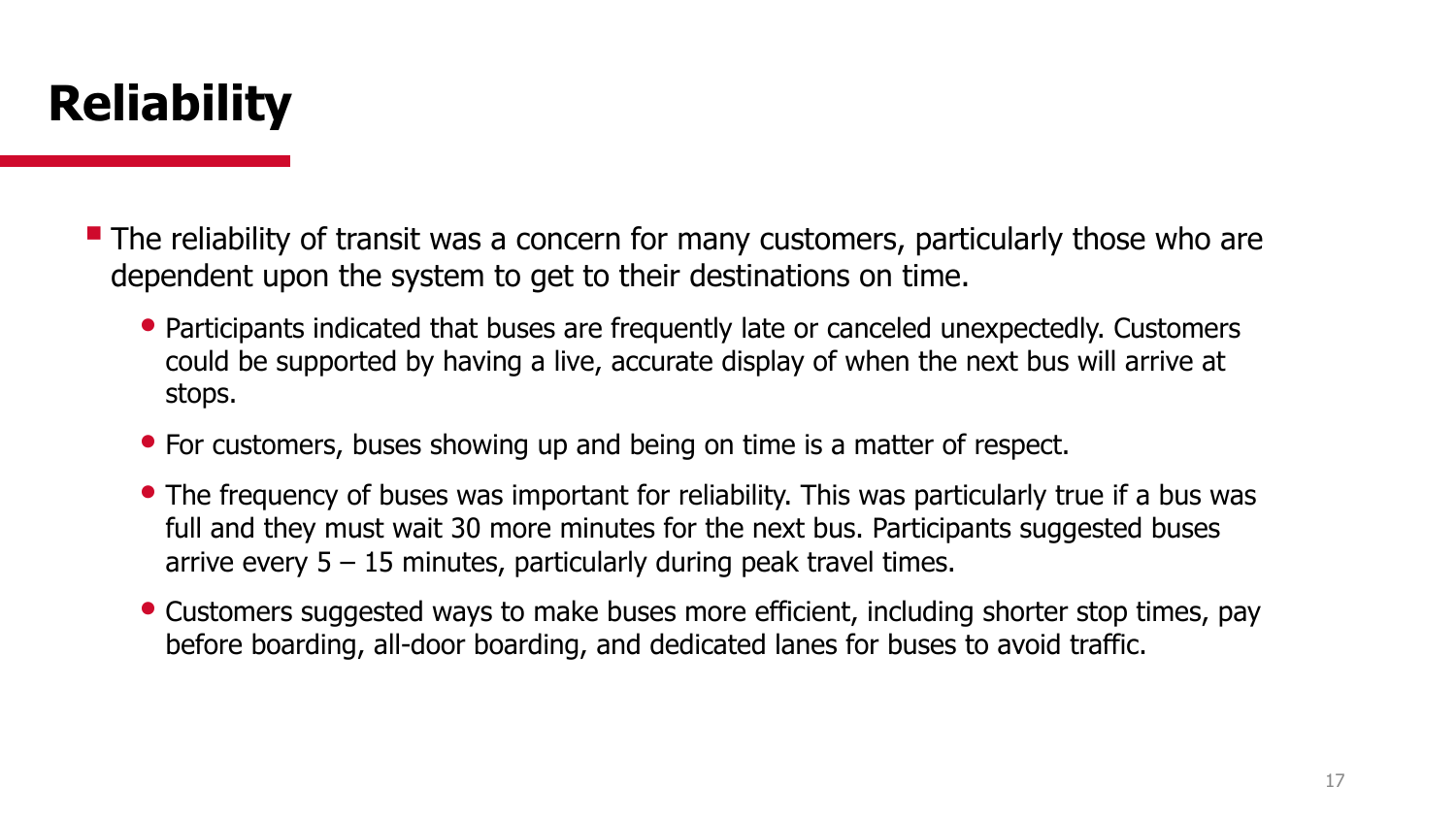#### **Travel Time**

- Travel time not only impacts customers' decisions to use RTD services, but also became an issue of equity with the extra "cost" of time that is paid by those who are transit reliant.
	- Multiple participants described using RTD services as "a journey" with multiple transfers, long wait times (particularly during transfers), and no bus stop near their point of departure or destination.
	- Many participants indicated that destinations that would take 15 minutes to travel to by car require 1.5 – 2 hour commutes on RTD. Those who can drive opt to do so, but those who do not have the means to drive indicate that the "schedule is demanding."
	- One participant said, **"Having a car is not a luxury but a necessity to reach where you need to go on time."** Others indicated that they had to learn to drive or purchase a car because RTD services could not serve their transportation needs.
	- Some indicated that while other means of getting from point A to point B are more efficient (including walking), they take RTD because it is safer, naming that **"I sacrifice my time for my safety."**
	- One future-focused customer explained, **"The system I imagine is a system that saves time."**  Multiple customers suggested having more synchronized schedules and more frequent buses to reduce wait times during transfers. Some participants indicated a willingness to pay more for sequenced, high-speed travel that reduces travel times.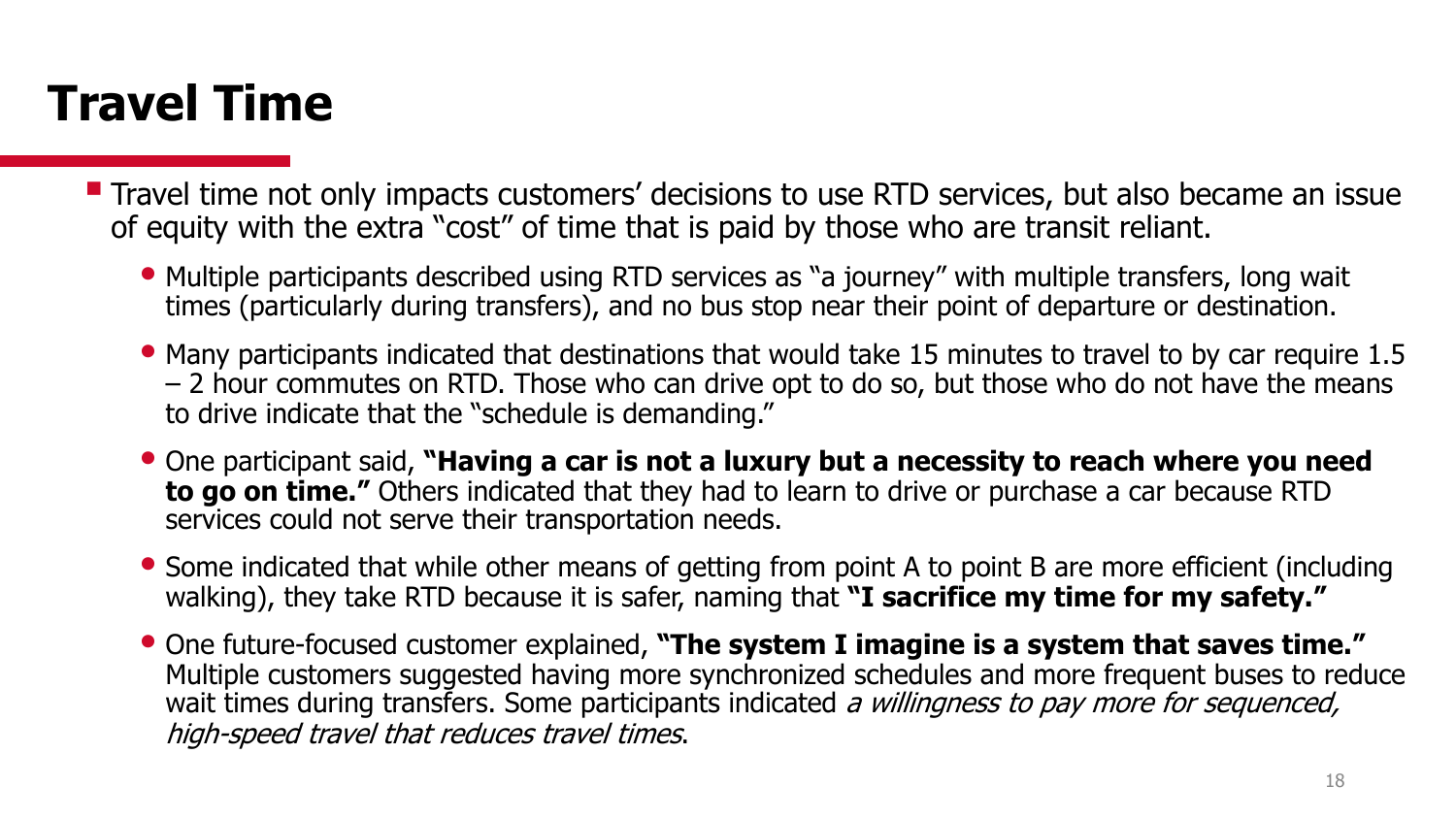#### **Access and Routes**

- Participants indicated that the convenience of using RTD services is dependent upon where you live.
	- In Denver, there is perceived inequities in access based on the neighborhood you live in.
	- Participants expressed appreciation for being able to get "anywhere in Boulder" on the bus.
	- There is a desire for more accessibility to buses in rural areas.
- Participants expressed a desire for expanded routes and destinations with a vision for "greater connectivity – public transport that reaches more places."
	- There is an interest in more routes that travel east to west, with specific call-outs for a G line extension to Golden and being able to access the foothills. There were also requests to expand northern routes by extending the B line to Boulder.
	- Customers like the frequency, convenience, and reliability of the Mall Ride and desire an expanded free shuttle system that connects Five Points and the Auraria Campus to Union Station. There is a desire for more consistent service from Union Station to major downtown destinations such as Denver Health and Denver Public Market.
	- One customer suggested a circular or radial system so more destinations can be accessed quickly.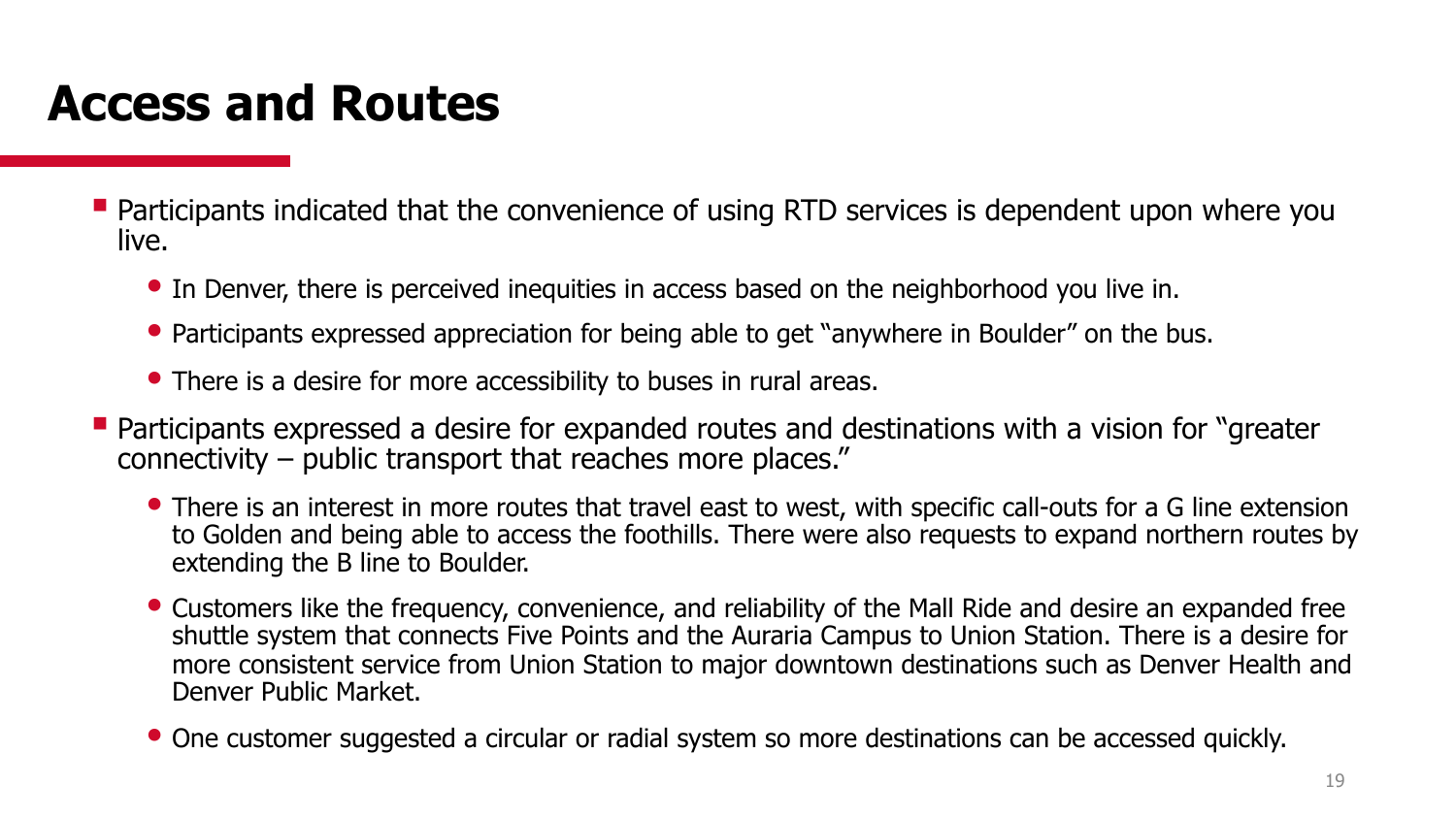#### **General Feedback**

**• Participants also envisioned an ideal RTD that included:** 

- Clean, quiet, comfortable, and safe vehicles that make customers feel that they are traveling with dignity
- Bus stops with shade and shelter to protect from inclement weather (rain, snow, heat) and ample seating
- Customer service-driven drivers who are polite, patient, respectful, bilingual, trained in diversity/inclusion, and understand how to help with mobility needs
- Smaller vehicles that run more regularly, save fuel, and reduce cost and pollution, particularly serving localities and times with less frequent demand